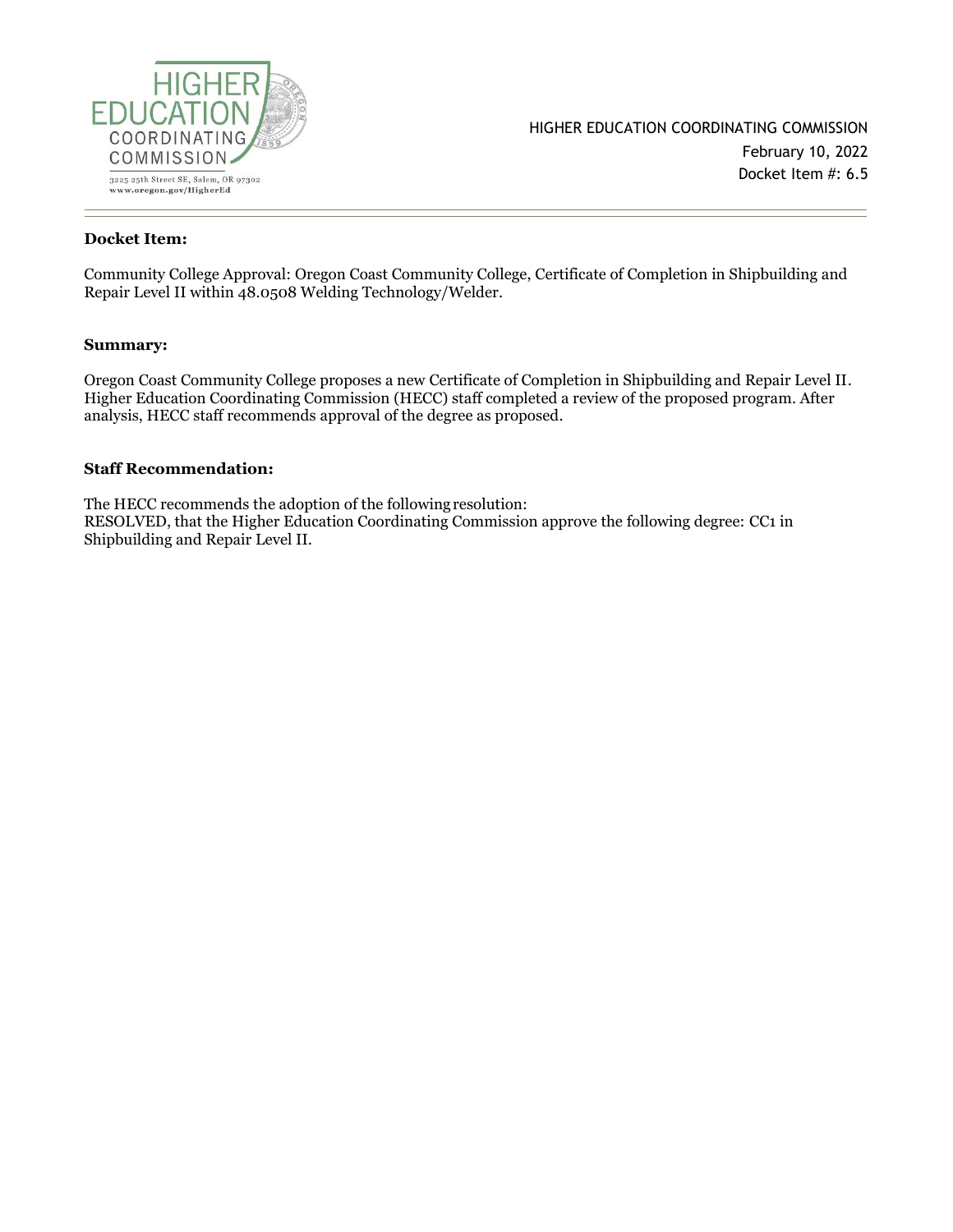

**Oregon Coast Community College seeks the Oregon Higher Education Coordinating Commission's approval to offer an instructional program leading to an Associate of Applied Science in Shipbuilding and Repair Level II.**

### **Program Summary**

The Shipbuilding and Repair Level II Certificate of Completion prepares students for careers in welding involving stick, MIG, and Flux Core Arc welding. One place where these skills are in high demand is in the maritime industry. Shipyards and ship repair facilities are expanding throughout the West Coast and along coastal river systems, and welding skills can be employed at port facilities, on ships at sea, and on oil rigs. Additionally, this Certificate offers a set of highly transferable skills that provides avenues to employment within multiple industries that employ welders (i.e., manufacturing, transportation, construction, energy and government sectors).

## 1. *Describe the need for this program by providing clear evidence.*

According to the American Welding Society, retirements in the welding workforce will result in a shortage of 400,000 welders by 2024. While a number of manufacturing programs exist at rural high schools along the Oregon Coast, access to training and testing for high school students leading to industry-recognized credentials is limited. While this poses significant challenges to rural CTE students in Lincoln County seeking to obtain industry-recognized credentials, the challenge is not unique to this county. Rural students throughout coastal Oregon have extremely limited access to post-secondary certificates in the industrial trades and to industry recognized credentials. Post-secondary education provides a competitive advantage in this market (per Oregon Employment Department).

## 2. *Does the community college utilize systemic methods for meaningful and ongoing involvement of the appropriate constituencies?*

The Welding certificates were developed in partnership with Michael Rasmussen, former head of the Welding department at Portland Community College, along with staff at the Port of Toledo main office and industrial park, Bud Shoemake and Debbie Scacco. Majalise Tolan, Secondary Director, Lincoln County School District also advised on behalf of participating high schools. Certificates have been designed to meet area needs, mainly in shipbuilding and maintenance for coastal regions.

The Port of Toledo is OCCC's lead partner for the welding certificates, for the creation of a pipeline of skilled welders to fill vacancies. The main contribution the Port is offering in its partnership is the use of its Industrial Park as a classroom and workspace for welding students.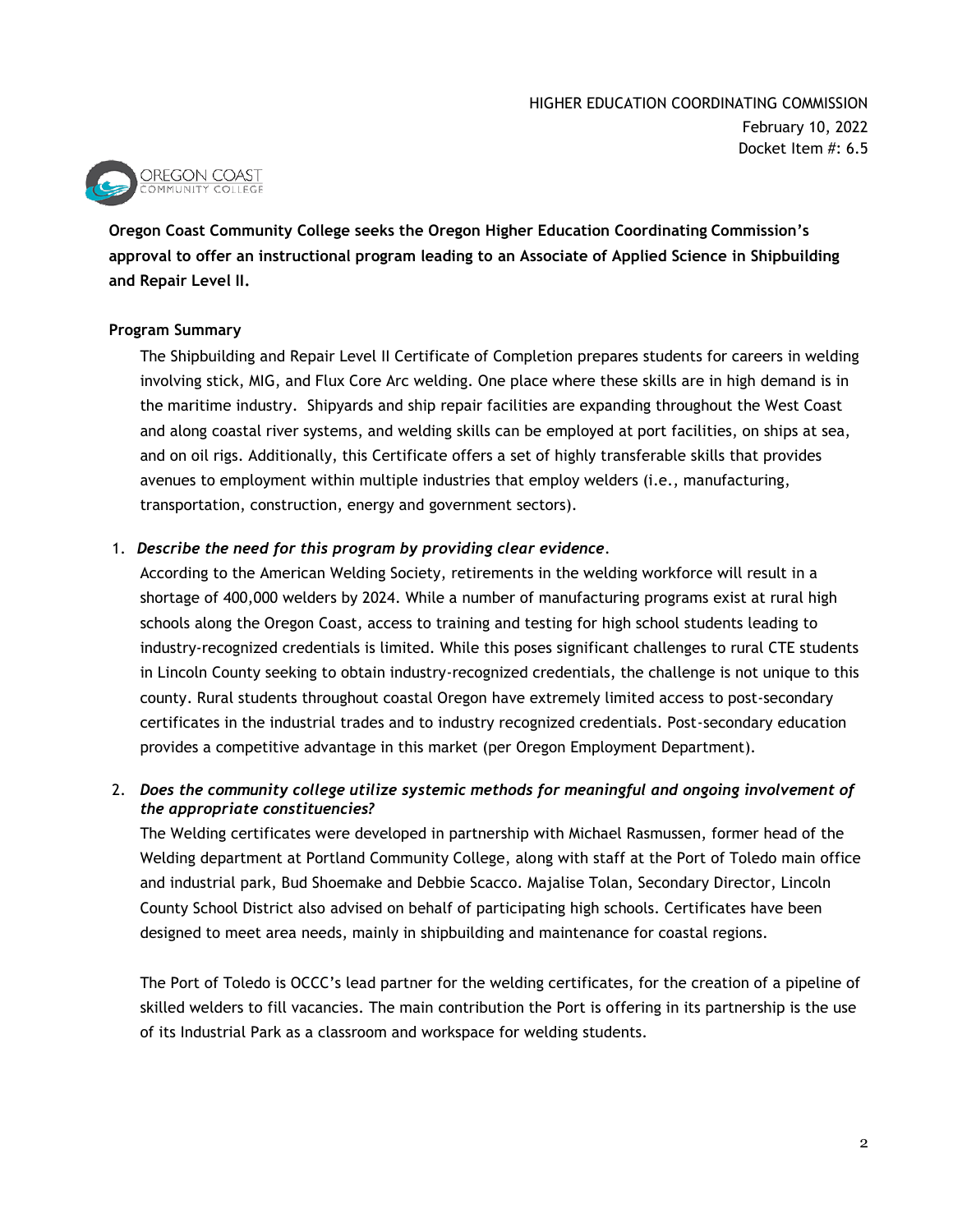# *3. Is the community college program aligned with appropriate education, workforce development, and economic development programs?*

Together, the five proposed certificates allow the College to create a three-term sequence of offerings that develop entry-level skills in stick (SMAW) and wire feed (GMAW/FCAW) welding. SMAW is used in construction and manufacturing in environments ranging from indoors to ships out at sea. GMAW has a variety of applications ranging from small shops to major production facilities. FCAW is high-speed, portable, and well-suited to outdoor applications. All three forms of welding are suitable for applications in shipbuilding and repair.

# *4. Does the community college program lead to student achievement of academic and technical knowledge, skills, and related proficiencies?*

As the county, state, and nation emerge from the pandemic, there is laser focus on workforce development initiatives. Recently, particular emphasis has been placed on building the capacity of coastal Oregon to support the Maritime Sector. While current resources and facilities allow the college to offer a three-term Certificate Program, the College is actively participating in securing grant funding for workforce development, which could further support and expand the Welding program. Until further program expansion is possible, students seeking additional training in pipefitting/steamfitting, fabrication, and advanced welding techniques can further their education at near-by Linn-Benton Community College.

# 5. *Does the community college identify and have the resources to develop, implement, and sustain the program?*

The College anticipates needing one full-time faculty member in Welding and at least two part-time faculty to support the delivery of the Certificates each year. Currently, the College receives approximately \$80k/year in financial support from Lincoln County School District in exchange for 18 to 20 seats per term in Welding courses.

In 2019-20 and 2020-21, Welding courses were not yet approved for Financial Aid Eligibility. As such, a variety of third party funds (LCSD, Workforce Investment Funds, and Scholarships) were used to waive tuition and fees for students. With the College now approved to offer financial aid, and with the oneyear waiting period nearing conclusion for seeking F/A eligibility for new programs, the College will begin charging tuition and fees to cover instructional costs when the program is F/A eligible.

### *Assurances*

Oregon Coast Community College has met or will meet the four institutional assurances required for program application.

*1. Access.* The college and program will affirmatively provide access, accommodations, flexibility, and additional/supplemental services for special populations and protected classes of students.